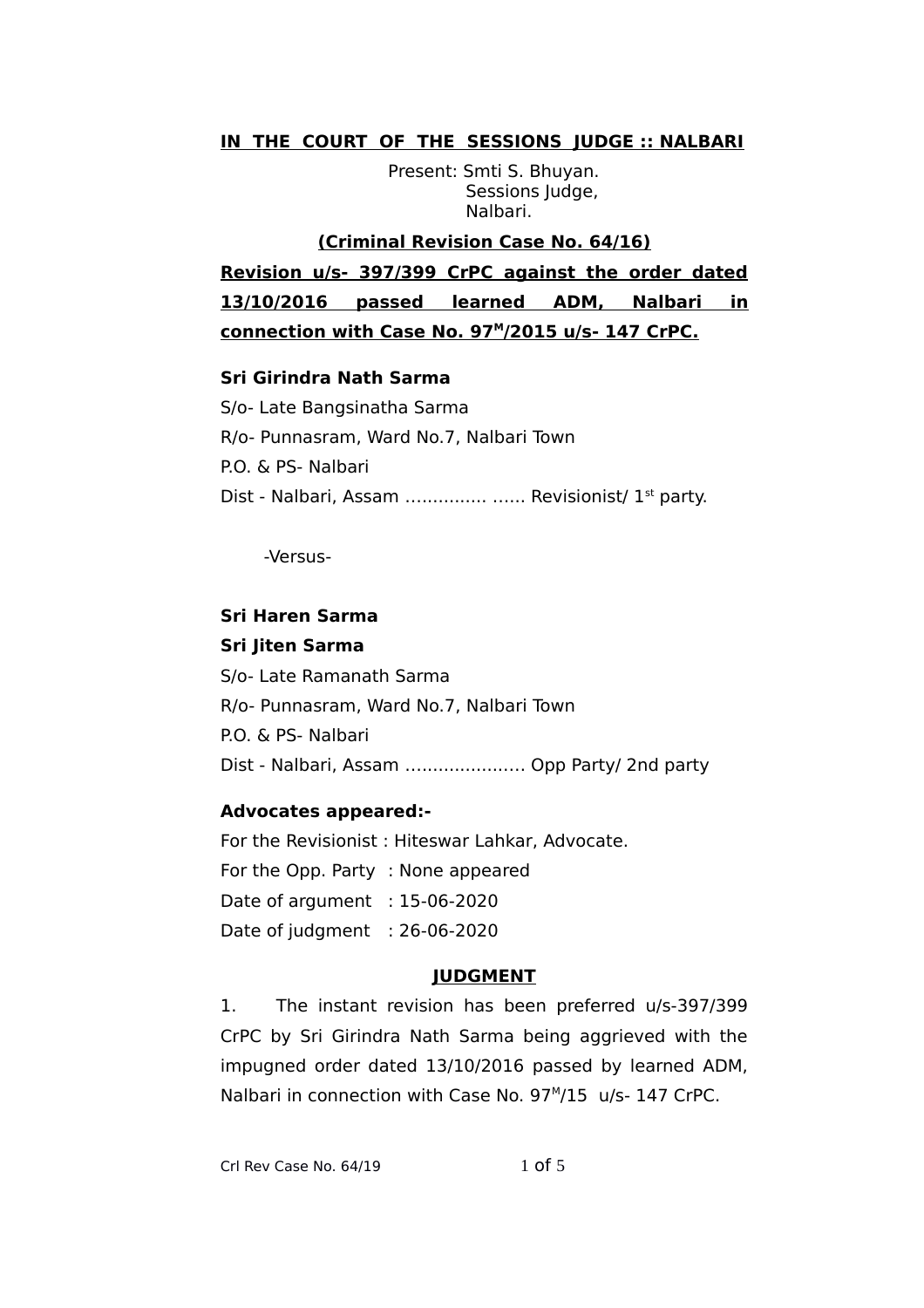2. Fact leading to the revision petition is that Revisionist Sri Girindra Nath Sarma filed a petition before the learned ADM, Nalbari stating that the land vide patta No. 52, dag No. 198 had been shared amongst Kameswar Sarma, father of  $1<sup>st</sup>$ party Late Bangshi Nath Sarma and father of 2<sup>nd</sup> party late Rama Sarma and they kept a road measuring 100feet X 8 feet for passage of all the parties in the said land.  $1<sup>st</sup>$  party is possessing their share of land in the north side of the said road and 2<sup>nd</sup> party has been possessing their share of land in the south side of the said road. On 28/04/2014 2<sup>nd</sup> party unlawfully possessed 100 feet X 6 feet of land out of 100 feet X 8 feet road and put bamboo fencing as a result of which passage of the  $1<sup>st</sup>$  party and his family has been blocked. When  $1^{st}$  party resisted the  $2^{nd}$  party for their unlawful possession over the disputed land, 2<sup>nd</sup> party gave threatening to the  $1<sup>st</sup>$  party and his family members to finish their life.

3. On receipt of the petition learned ADM, Nalbari started a proceeding u/s- 147 CrPC vide Misc Case No.  $97^{\text{M}}$ /15, issue show cause notice to the  $2^{\text{nd}}$  party and call for a spot inquiry report from the Circle Officer, Nalbari. Thereafter, opposite party submitted W/S and revisionist submitted in-chief in affidavit of three witnesses. Finally, vide order dated 13/10/2016 learned ADM, Nalbari dropped the proceeding citing that revisionist has failed to produce their witnesses for cross examination after giving numbers of chances. Being highly aggrieved with the impugned order dated 13/10/2016 passed by the learned ADM, Nalbari revisionist has preferred this revision.

4. Revisionist is represented by his engaged counsel. I have heard learned revisionist counsel in the virtual court

Crl Rev Case No. 64/19 2 of 5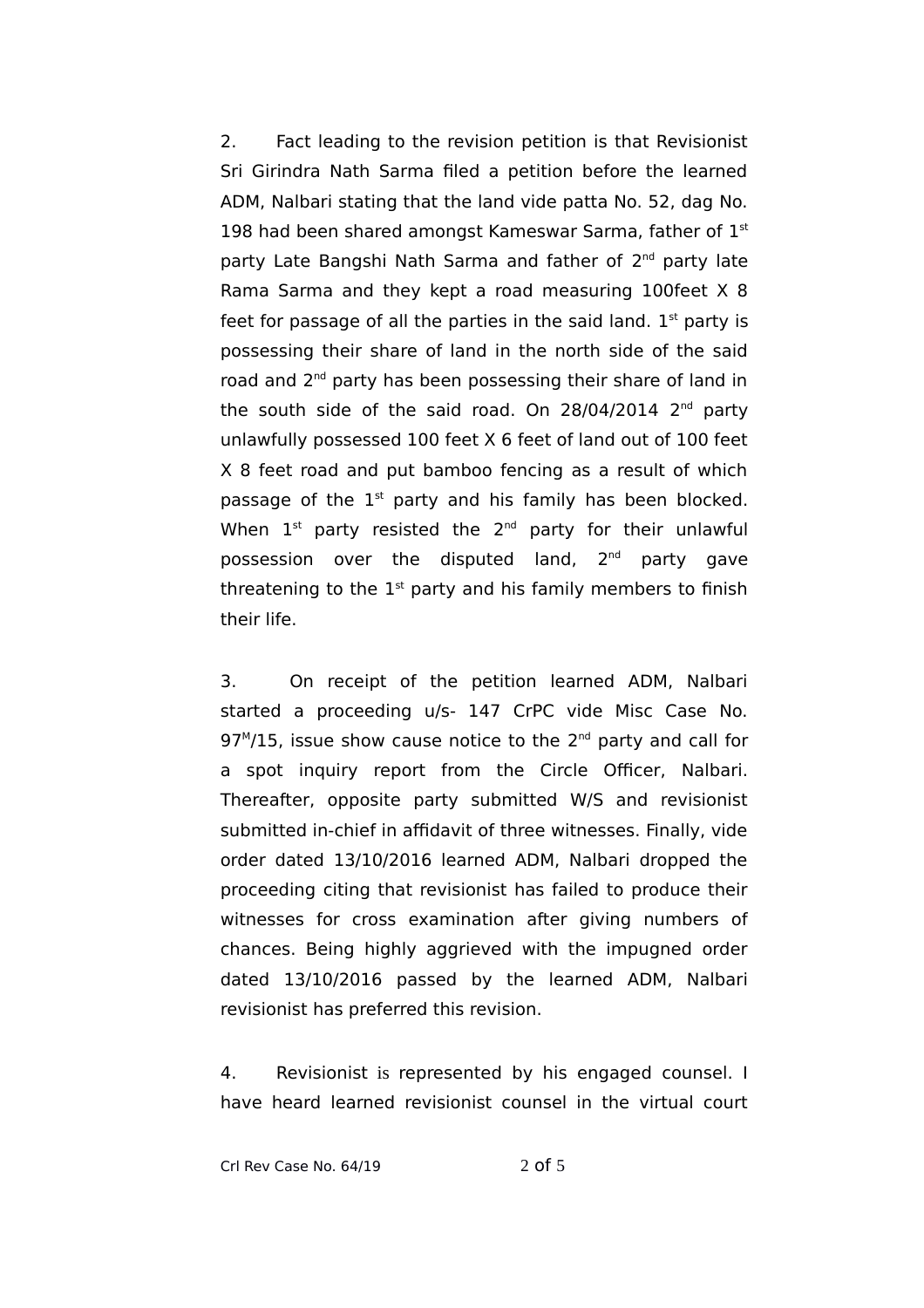through Jitsi platform and scrutinized the revision petition as well as case record of the learned trial court to arrive at a just decision.

# **5. Points for determination**

i) Whether learned trial court has dropped the proceeding u/s- 147 CrPC without giving opportunity to the petitioner to adduce his evidence as per provisions of law?

6. Learned counsel appearing for the revisionist made submission that petitioner has submitted evidence of three witnesses and the case was posted on 13/10/2016 for cross examination of witnesses. On 13/10/2016 petitioner was present before the learned trial court yet learned trial court without giving opportunity of being heard dropped the proceeding and prays to set aside the impugned order passed by the learned trial court.

7. I have scrutinized the revision petition, main complaint petition filed u/s- 147 CrPC and trial court case record. On scrutiny of the trial court case record it is seen that on 29/07/2015 learned ADM, Nalbari, base on the petition filed u/s-147 CrPC by the revisionist, directed the 2<sup>nd</sup> party to remove the bamboo fencing from the disputed land and show cause as to why this order should not be made absolute and posted the case on 05/18/15 for show cause reply by the  $2<sup>nd</sup>$  party. On 04/08/2015  $2<sup>nd</sup>$  party submitted show cause reply and learned trial court call for a report from the Circle Officer, Nalbari along with Land Record and stayed earlier order with regard to removal of fencing from the disputed land. On 08/09/2015, 2<sup>nd</sup> party submitted a petition stating that the report of Land Record officials is not correct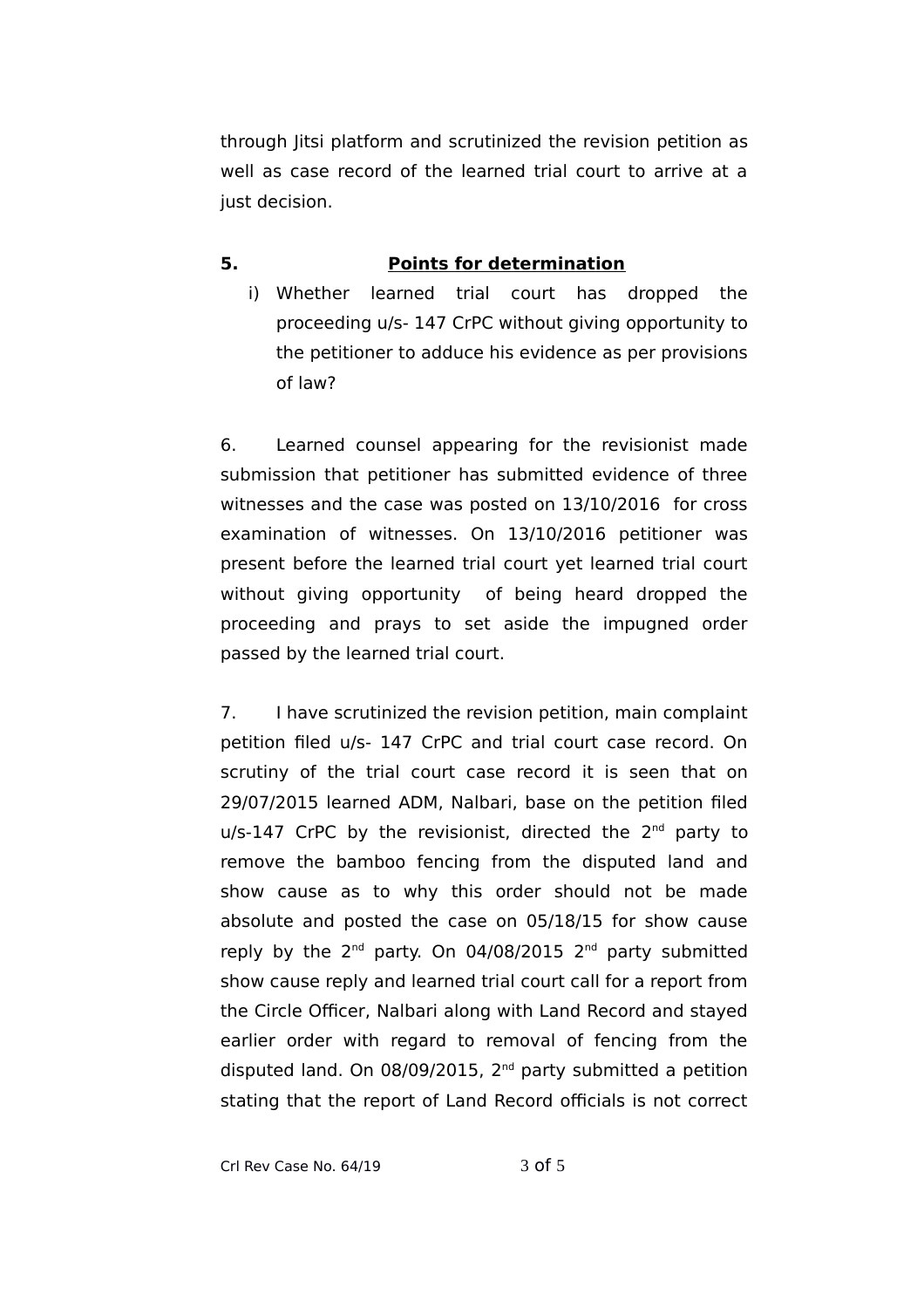and learned trial court directed the Supervisor Kanungo to submit a report along with spot photograph. On 30/11/15 2<sup>nd</sup> party submitted W/S. On  $16/02/16$  1<sup>st</sup> party submitted inchief in affidavit of 3 witnesses and the case is posted on  $14/03/2016$  for cross of  $1<sup>st</sup>$  party. On 14/03/2016. 25/04/2016, 09/05/2016, 09/06/2016,26/07/2016, 30/08/2016 & 14/09/2016 1st party has failed to produced their witnesses before the learned trial court for cross examination. Ultimately on 13/06/2016 learned trial court has dropped the proceeding holding that  $1<sup>st</sup>$  party has no interest to proceed with the case. Case record shows that learned trial court has given enough time to the  $1<sup>st</sup>$  party to adduce their evidence but first party caused delay to the proceeding. However, I deem it proper that 1<sup>st</sup> party should get one more chance to adduce their evidence for the end of justice.

8. In view of the above discussion, the revision is allowed with cost of Rs. 2,000/-. The cost be paid to the respondent/ 2<sup>nd</sup> party. Learned trial court shall give only one opportunity to the revisionist/  $1<sup>st</sup>$  party to bring his witnesses to face cross examination and with this direction the case is remanded back to the learned trial court to resume trial where it stopped.

9. Revisionist is directed to appear before the learned trial court within 30 days from today and to take step. It is further ordered that if revisionist/  $1<sup>st</sup>$  party fails to bring his witnesses within 60 days from the date of direction of the learned trial court, learned trial court is at liberty to dispose of the case as per procedure.

10. Send down the trial court record with a copy of this court judgment to the learned trial court immediately.

Crl Rev Case No.  $64/19$  4 of 5